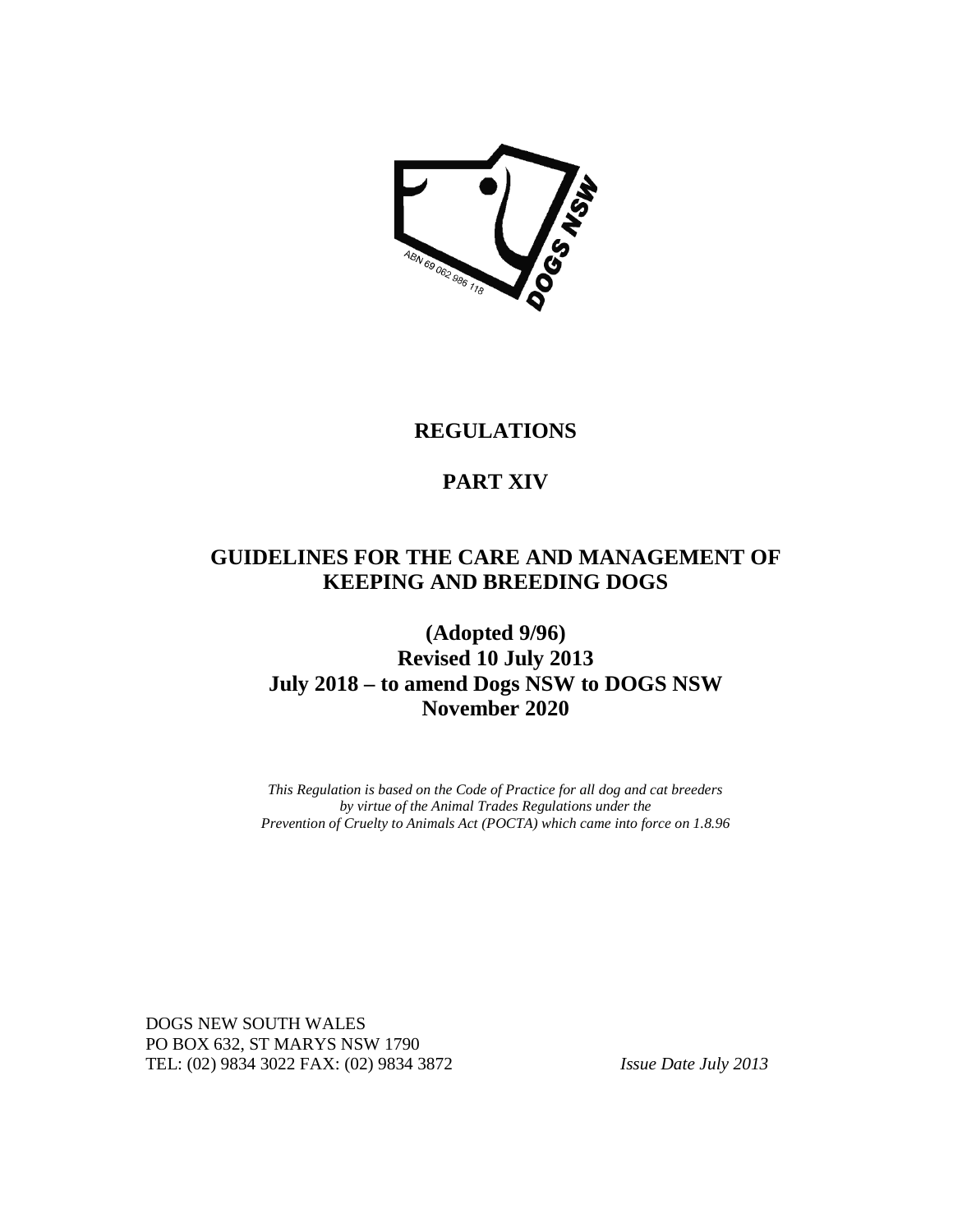# **REGULATIONS**

# PART XIV - GUIDELINES FOR THE CARE AND MANAGEMENT OF KEEPING **AND BREEDING DOGS**

# **INDEX**

#### **PAGE**

| <b>SECTION 1</b>  |                                                             |
|-------------------|-------------------------------------------------------------|
| <b>SECTION 2</b>  |                                                             |
| <b>SECTION 3</b>  |                                                             |
| <b>SECTION 4</b>  | 4.1<br>4.2<br>4.3<br>4.4<br>4.5<br>4.6<br>4.7<br>4.8<br>4.9 |
| <b>SECTION 5</b>  | 5.1<br>5.2<br>5.3                                           |
| <b>SECTION 6</b>  | 6.1<br>6.2                                                  |
| <b>SECTION 7</b>  | 7.1<br>7.2<br>7.3                                           |
| <b>SECTION 8</b>  | 8.1<br>8.2<br>8.3                                           |
| <b>SECTION 9</b>  | 9.1<br>92<br>9.3                                            |
| <b>SECTION 10</b> |                                                             |
| <b>SECTION 11</b> |                                                             |
| <b>SECTION 12</b> |                                                             |
| <b>SECTION 13</b> |                                                             |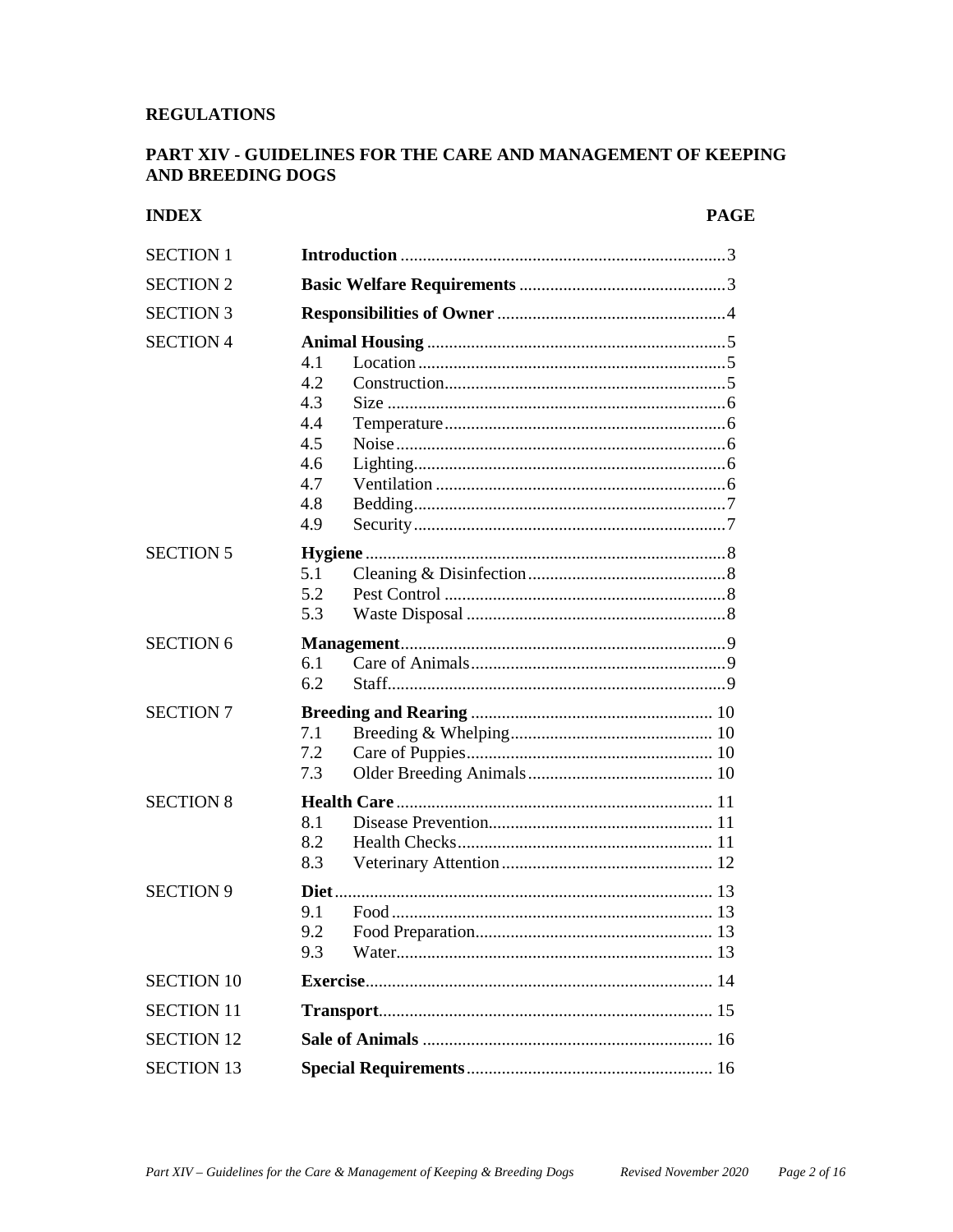## **REGULATIONS**

# **PART XIV - GUIDELINES FOR THE CARE AND MANAGEMENT OF KEEPING AND BREEDING DOGS**

## IN THESE GUIDELINES A REFERENCE TO:

"Dog Kennels" or "housing" includes any place, structure or thing in which a dog is usually kept.

## 1. **INTRODUCTION**

1.1 These guidelines set desirable standards for the care and management of keeping and breeding dogs.

- 1.2 They apply to the welfare of all dogs kept at premises each calendar year.
- 1.3 In considering the application of these guidelines to a particular situation, due regard must be given to individual circumstances, including the personal circumstances of those responsible for the premises, and whether the kennelling or housing is of a kind generally available to the public and intended for use as such.
- 1.4 A member will not be regarded as being in breach of these guidelines unless:

(a) The breach is of a serious nature and has had, or is likely to have, a significantly deleterious affect on a dog(s); **(07/13)** 

(b) In all other cases, the member has been given written notice of apparent breach of the guidelines and has not within 30 days of receipt of such notice taken such action as the notice shall specify as is reasonably necessary in the circumstances to rectify the situation.

# 2. **BASIC WELFARE REQUIREMENTS (07/13)**

2.1 A Member, or their Agent, shall, at all times, ensure that all dogs under that Member's control are properly housed, fed, watered, exercised and receive proper veterinary attention, as and when required. *(Part XIII – COE, clause 1)*

- 2.2 A Member commits to compliance with both the Prevention of Cruelty to Animals Act 1979 and the Companion Animals Act 1998 and their related Regulations as well as to the NSW Animal Welfare Code of Practice – Breeding Dogs and Cats *(Part XIII – COE, clause 4)*
- 2.3 A Member shall breed only with the intent of maintaining and/or improving the standard of the Breed and the health, welfare and soundness of their dogs having regard to the following:-
	- (i) by striving to eliminate hereditary diseases within their dogs and their breed.
	- (ii) that the health, physical welfare and fitness for function of dogs is of prime importance, and
	- (iii) that a Member shall make every reasonable effort to ensure that dogs bred by them do not suffer from any disorder that impedes their sight, breathing or ability to move freely or which is otherwise detrimental to their comfort and wellbeing. *(Part XIII – COE, clauses 7 - 13)*

# 3. **RESPONSIBILITIES OF OWNER**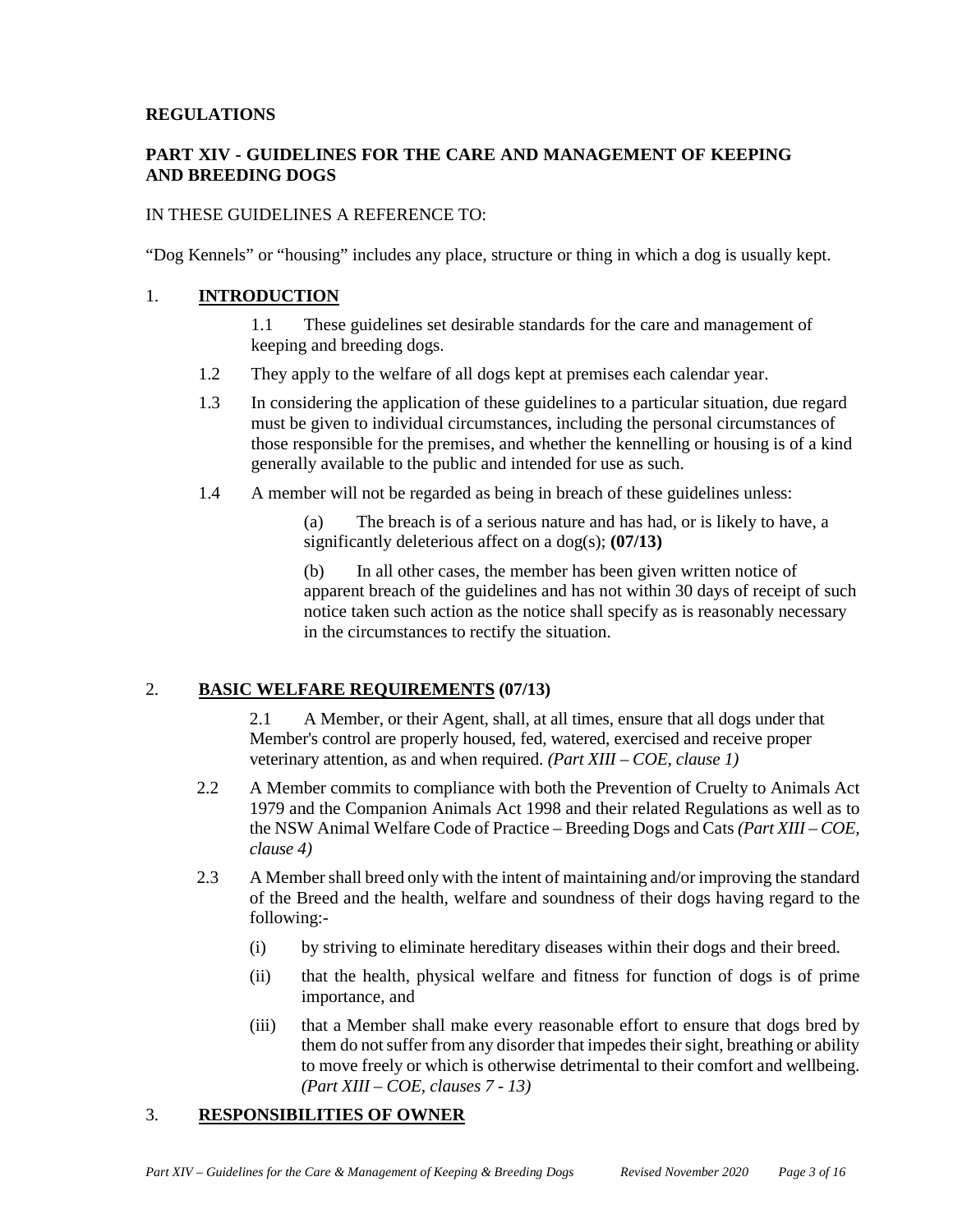- 3.1 The owner/Lessee or their agent of their dogs is responsible for: **(07/13)**
	- 3.1.1 Provision of accommodation and equipment which suits the physical and behavioural requirements of the breed and number of dogs held. **(07/13)**
	- 3.1.2 Provision of protection for dogs, as necessary, from adverse natural or artificial environmental conditions, other animals and unwarranted interference from humans.
	- 3.1.3 Provision of sufficient space for dogs to at least stand, move around freely, stretch fully and rest. **(07/13)**
	- 3.1.4 Provision of sufficient quantities of appropriate food and water to maintain good health and to support optimal growth and reproduction.
	- 3.1.5 Protection of dogs as far as possible from disease, distress and injury.
	- 3.1.6 Provision of prompt and appropriate veterinary treatment in case of disease or injury.
	- 3.1.7 Maintenance of hygiene of the premises and health of the dogs held.
	- 3.1.8 Supervision of regular exercise, daily feeding, watering and inspection of dogs adequate to ensure their welfare.
	- 3.1.9 Supervision of staff, whether working full or part-time and whether or not working for fee or reward.
	- 3.1.10 Collation and maintenance of relevant records.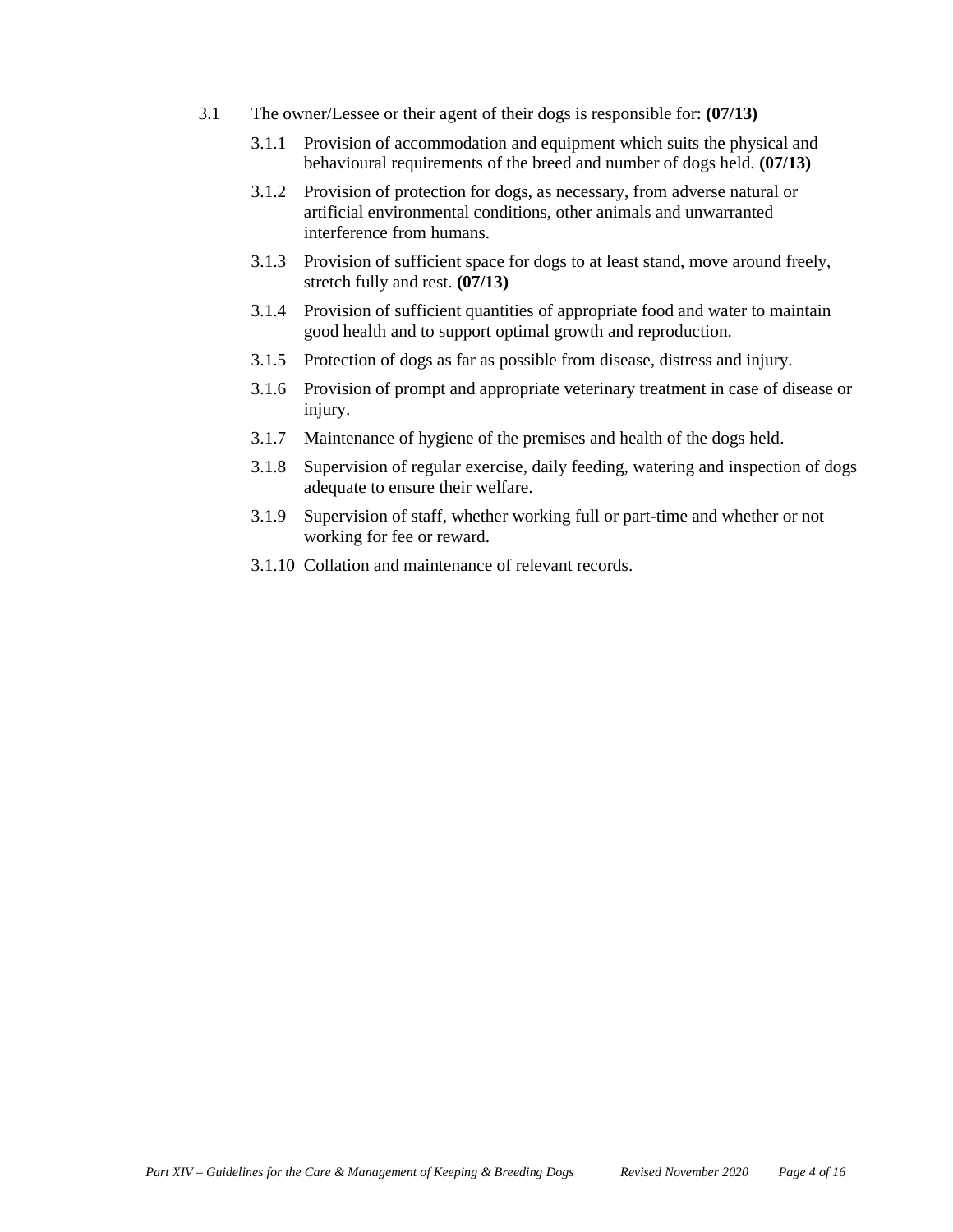# 4. **ANIMAL HOUSING**

## 4.1 **Location**

- 4.1.1 Buildings which house dogs should be located away from sources of excessive noise or pollution that could cause injury or stress to animals.
- 4.1.2 All kennels and/or types of housing, must have an adequate water supply available at all times. **(07/13)**
- 4.1.3 Dogs which live partially or predominantly indoors should have adequate areas for sleeping and bedding suitable to that breed and the stage of life for the dog concerned.

Access to external exercise areas must available for at least 20 minutes a day except under the written advice of a veterinary practitioner. **(07/13)**

## 4.2 **Construction**

4.2.1 Where kennel, buildings/housing are constructed outdoors, they must:

4.2.1.1 protect from rain and wind, and

- 4.2.1.2 provide adequate shade and water; **(07/13)**
- 4.2.1.3 be partially enclosed to provide a sheltered sleeping area.
- 4.2.2 Where dog housing is constructed indoors, temperature, humidity and ventilation must be considered.
- 4.2.3 Kennel housing may be separated by either solid partitions, which help reduce noise, or by galvanised chain wire dividers. Advice should be sought on suitable construction materials for reducing noise. Night kennelling for noisy breeds or individuals should be considered. **(07/13)**
- 4.2.4 The internal surfaces of any kennel housing should be constructed of suitable, washable materials. **(07/13)**
- 4.2.5 Floors of kennels should be made of an impervious material to assist cleaning and drainage. Sealed concrete or brick is ideal. Grassed or landscaped sections may form part of large outdoor runs but must be adequately maintained and not allowed to deteriorate into bare earth, which is unacceptable.
- 4.2.6 Whelping and lactating bitches, as well as sick and injured animals must be housed singly in a quiet, warm and dry area away from interference by other animals. Bitches in season should be kept away from males unless being bred. **(07/13)**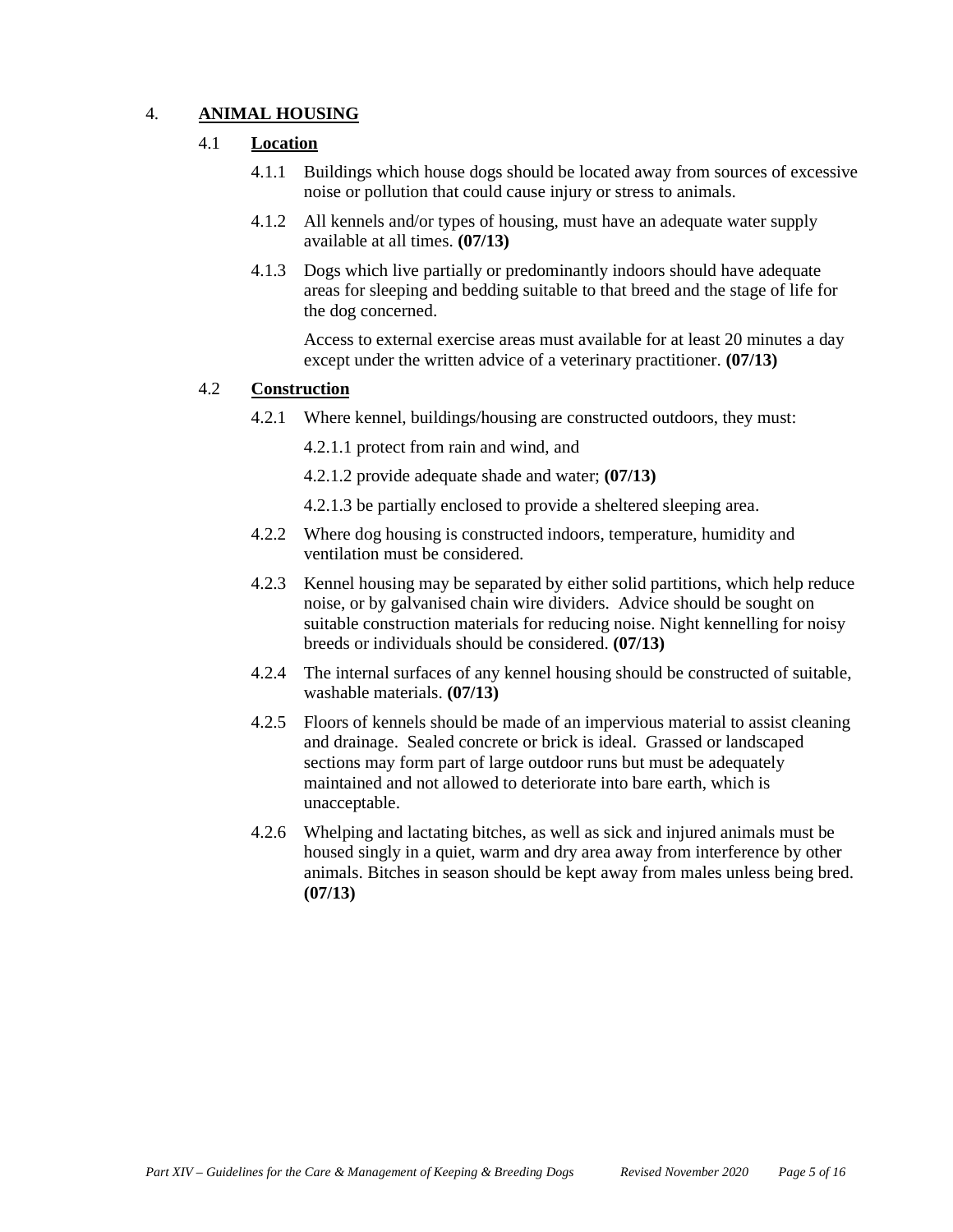# 4.3 **Size**

- 4.3.1 Dog housing, whether for a single dog or group of dogs must provide enough space for each dog to at least feed, sleep, sit, stand, lie with limbs extended, stretch and move about, and sufficient space for bedding as required by Clause 4.8. Portable crates are not acceptable as permanent housing. **(07/13)**
- 4.3.2 Dog kennels and housing should be of sufficient height relative to the size of the breed concerned and so as to permit easy cleaning. **(07/13)**

External fencing/runs should be of sufficient height for the breed concerned, such that it ensures the dogs are safely and securely held. **(07/13)**

4.3.3 External buildings and fencing must comply with community amenity. **(07/13)**

#### 4.4 **Temperature**

4.4.1 Dogs must be protected from extremes of temperature.

4.4.2 Very old, very young puppies and pregnant bitches which are more sensitive than others to changes in temperature, may require provision of heating or cooling. **(07/13)**

4.4.3 Particular attention should be given to protection for brachycephalic (short faced) breeds, especially against heat. **(07/13)**

#### 4.5 **Noise**

4.5.1 Noise from barking dogs must be managed to comply with noise regulations and may be reduced by one or more of the following methods:

4.5.1.1 Situating kennels so that they do not face each other;

4.5.1.2 Limiting external stimulation, eg. by partitioning between kennels or use of blinds;

- 4.5.1.3 Holding dogs singly or in compatible pairs.
- 4.5.1.4 Providing provision for night kennelling (ie enclosed at night).

#### 4.6 **Lighting**

- 4.6.1 Lighting should be as close as possible, in duration and intensity, to natural conditions.
- 4.6.2 Sunlight is the preferred means of lighting, provided shaded areas are available.
- 4.6.3 Artificial light should be provided, where needed, to allow animal housing areas to be thoroughly cleaned and dogs checked.

#### 4.7 **Ventilation (07/13)**

- 4.7.1 Ventilation of dog housing/kennelling areas should be sufficient to maintain the health of the animals. **(07/13)**
- 4.7.2 Ventilation should be sufficient to distribute fresh air evenly to all areas holding animals and to keep dog kennel/housing free of dampness, noxious odours and draughts. **(07/13)**
- 4.7.3 Ventilation should also assist in temperature control. **(07/13)**

#### 4.8 **Bedding**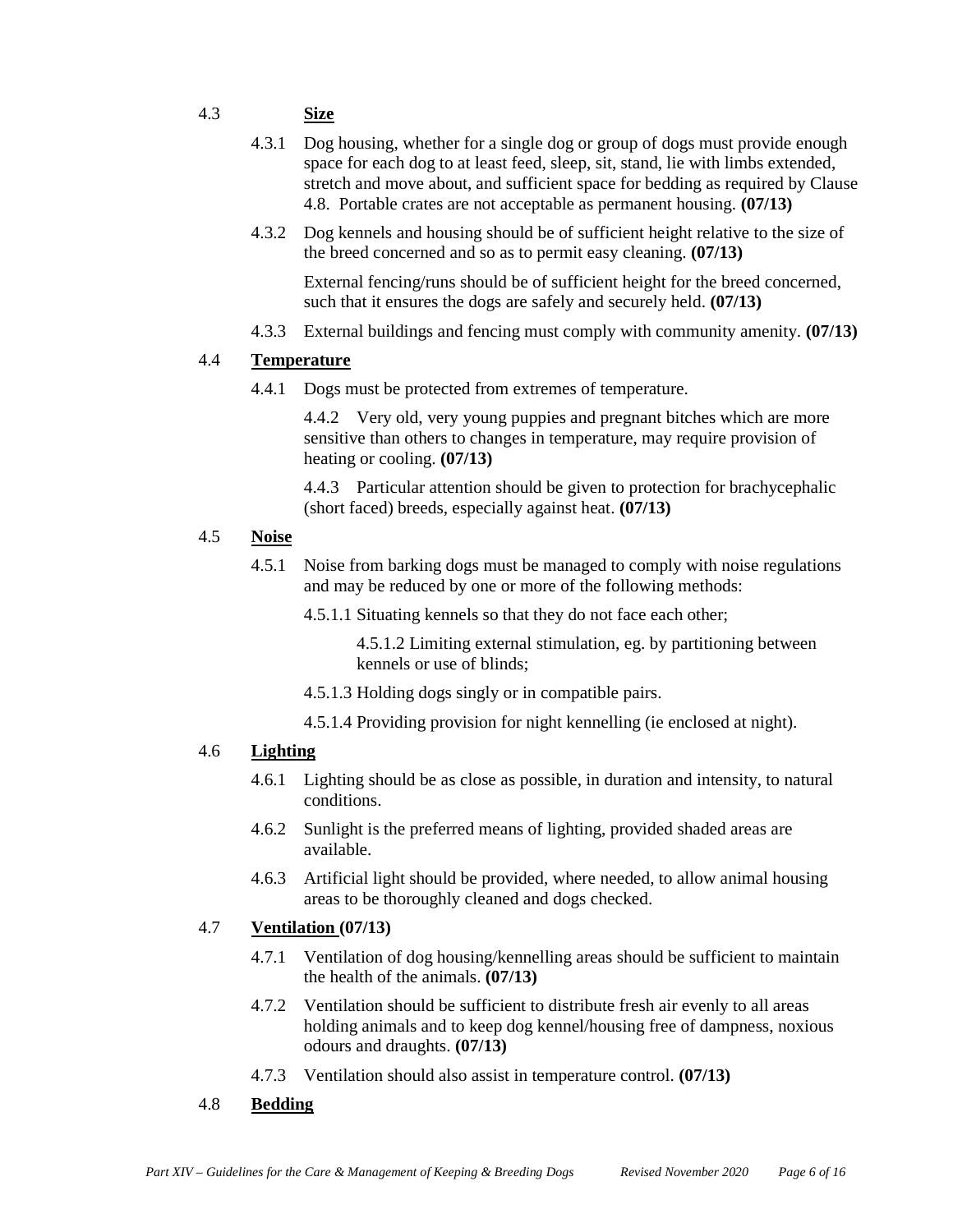- 4.8.1 All kennels should be provided with a sleeping area and appropriate bedding for the breed and age of the dog concerned. **(07/13)**
- 4.8.2 Bedding provided for dogs must be changed frequently and be kept clean and dry.

4.8.3 Whelping and lactating bitches must be provided with a suitable whelping box/area that is lined with clean bedding that is cleaned as required, at least once daily. **(07/13)**

# 4.9 **Security**

- 4.9.1 Kennel buildings must be securely lockable.
- 4.9.2 Each individual kennel must be fitted with a secure closing device that cannot be opened by the dogs held.
- 4.9.3 Any security methods used must allow for ready access by owners/staff to dogs and ready exit of owners/staff and dogs from the premises in the event of an emergency. **(07/13)**
- 4.9.4 Dogs held in backyards should not be allowed to roam outside of their owners/agents/lessees premises unattended. Gates and fencing must be secure enough and of sufficient height to ensure the dogs safety. **(07/13)**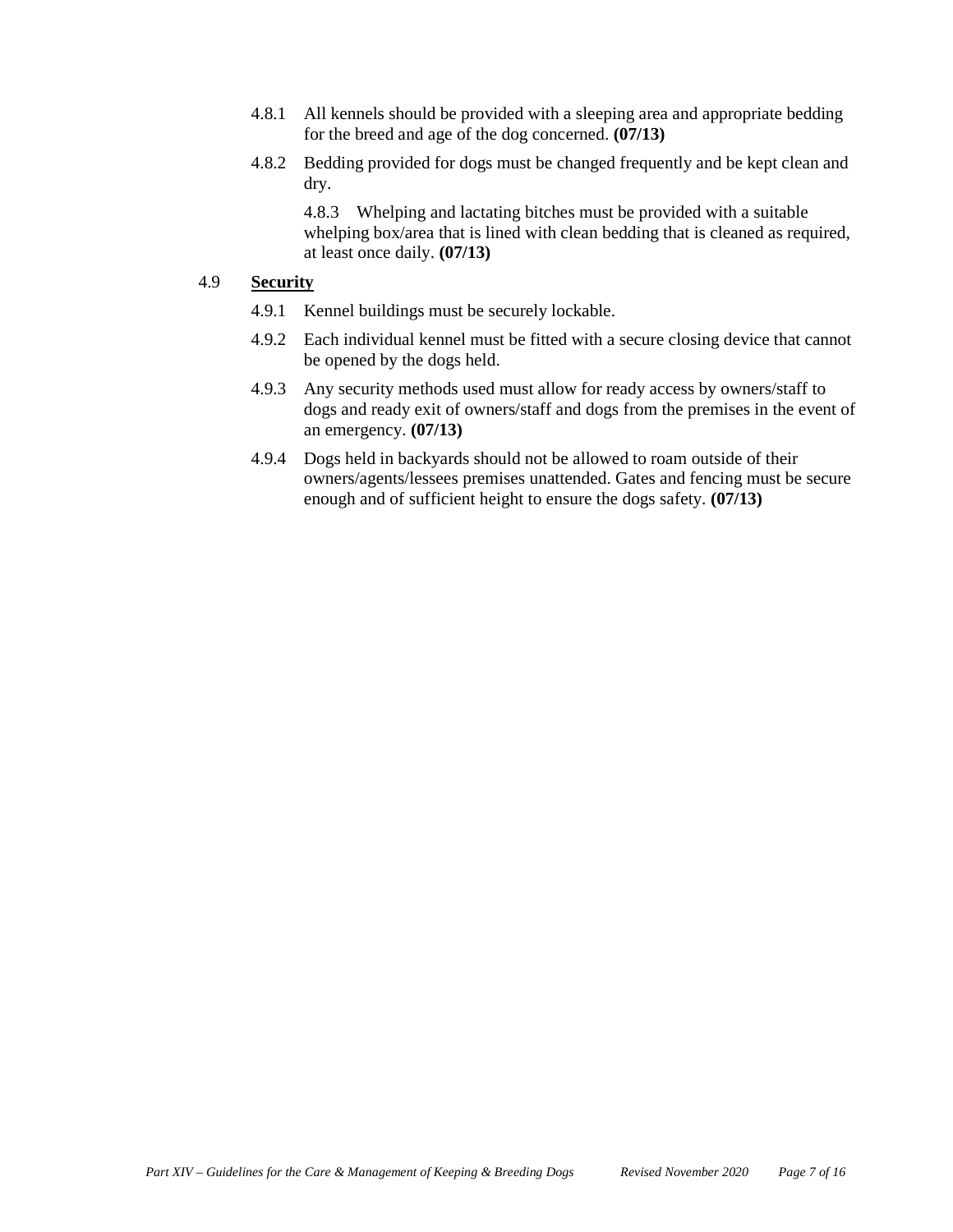# 5. **HYGIENE**

# 5.1 **Cleaning and Disinfection**

- 5.1.1 Dog kennels, housing and exercise areas must be kept clean so that the comfort, health and welfare of animals can be maintained and diseases controlled. **(07/13)**
- 5.1.2 Faeces should be removed at least once daily.
- 5.1.3 Kennels and associated housing or exercise areas should be cleaned daily. Kennels should be disinfected at least once each week, before new dogs or puppies are introduced and after an outbreak of infectious disease. **(07/13)**
- 5.1.4 Cleaning and disinfecting agents should be chosen on the basis of their suitability, safety and effectiveness. Care should be exercised when using phenol based agents in conjunction with other disinfectants.

Manufacturer's instructions for the use of these agents should be followed, since too dilute a solution may be ineffective and too concentrated a solution may be toxic to dogs.

All potential poisons and harmful substances, whether in storage or use, must be kept out of reach from dogs. **(07/13)**

5.1.5 After cleaning, any housing or kennels should not be allowed to remain wet.

## 5.2 **Pest Control**

- 5.2.1 Efforts must be made to effectively control external pests including fleas, ticks, flies, lice, mosquitoes and wild rodents. **(07/13)**
- 5.2.2 Chemicals used for pest control should be registered under the Pesticides Act 1978 (as amended) and used only in accordance with manufacturer's instructions.
- 5.2.3 Because some dogs and some breeds may be adversely affected by pest control agents, expert advice should be sought before pest control operations are carried out. **(07/13)**

#### 5.3 **Waste Disposal**

5.3.1 Droppings, bedding, food wastes and animal bodies must be disposed of promptly and hygienically and in accordance with the requirements of the Local Government Authority.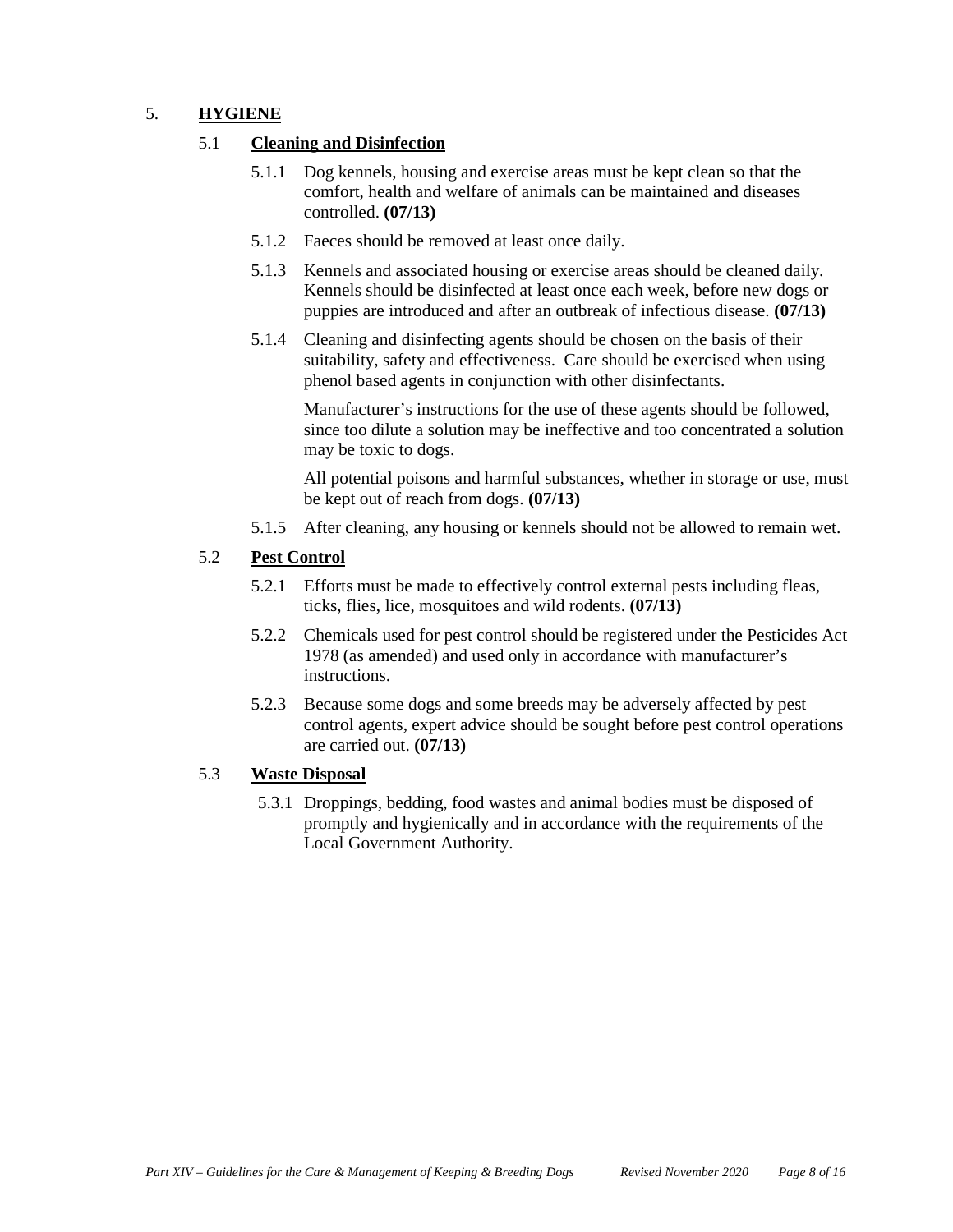# 6. **MANAGEMENT**

#### 6.1 **Care of Animals**

- 6.1.1 Dogs are to be protected from stress or injury caused by other animals, and from excessive handling or interference by prospective purchasers.
- 6.1.2 Appropriate records relating to the owner's/Lessee's dogs must be kept of:
	- 6.1.2.1 Acquisition and disposal of dogs or puppies
	- 6.1.2.2 Vaccination and worming treatments,
	- 6.1.2.3 Any relevant health issues or ongoing treatments. **(07/13)**
	- 6.1.2.4 Breeding history. **(07/13)**
- 6.1.3 In relation to each dog held short-term for breeding purposes but owned/leased by a person other than the owner or staff, the following information must be ascertained: **(07/13)**
	- the dogs name
	- name, address and telephone number of its owner or Lessee
	- contact telephone number and address of owner (if different to the above) or the owner's nominee
	- expected date of collection by owner
	- details of medical and dietary requirements
	- vaccination status
	- heartworm treatment status **(07/13)**
	- name and contact telephone number of a veterinarian who normally attends the animal.
- 6.1.4 Grooming should be kept to at least a minimum standard of care as required for that breed and coat type. Coats should not be left dirty, tangled or unkempt. **(07/13)**
- 6.2 **Staff**
	- 6.2.1 Staff should respect the dogs and have experience in handling them. Formal training, such as a technical college qualification in animal care, is an advantage.
	- 6.2.2 Staff should be aware of their responsibilities and competent to carry them

out.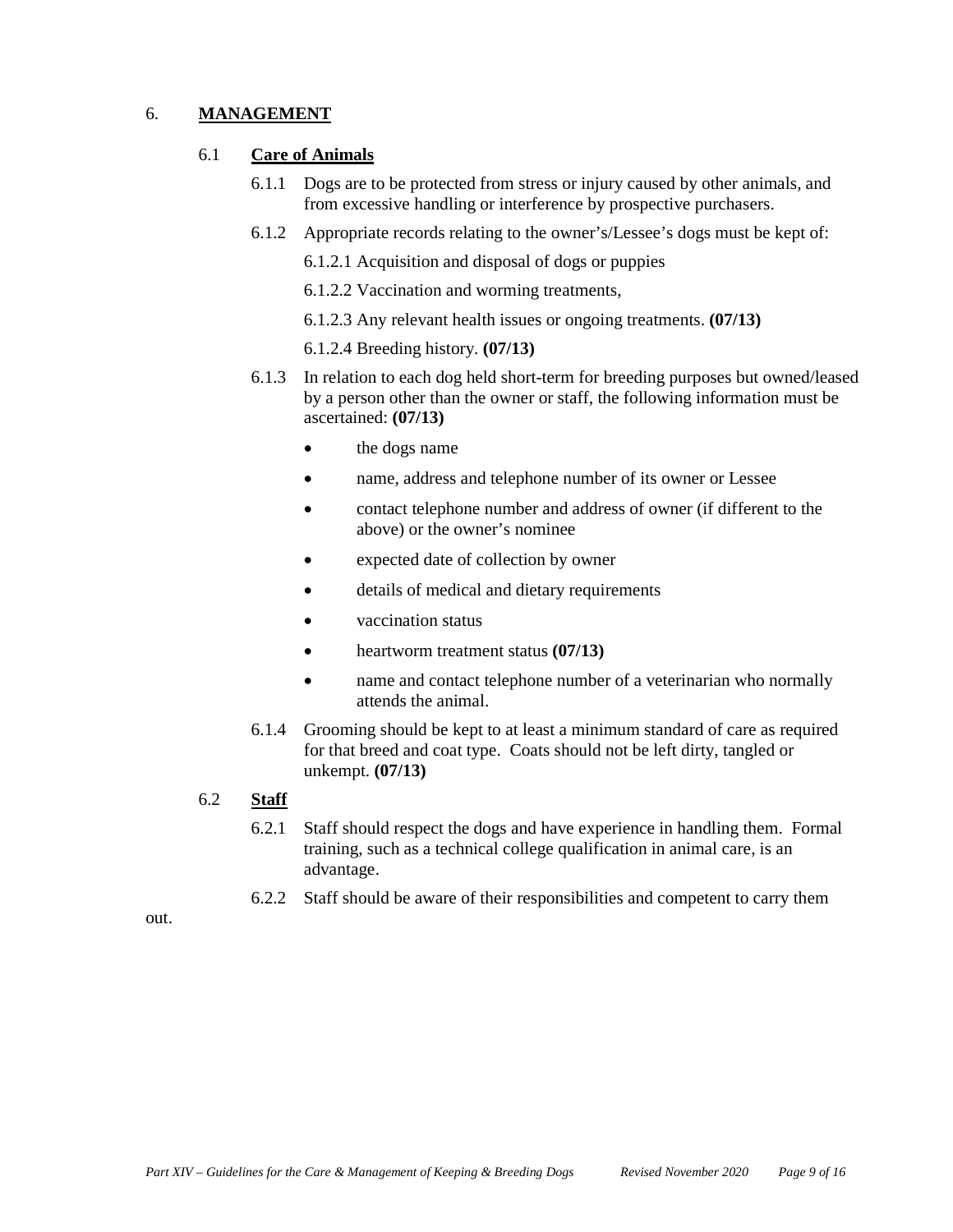# 7. **BREEDING and REARING (07/13)**

### 7.1 **Breeding and Whelping**

7.1.1 Bitches/litters must be bred in accordance with the Code of Ethics (6), and with ANKC accepted minimums (Code of Ethics 7-13). See also Basic Welfare – section 2 above.

7.1.2 Breeding practices should ensure that the puppies produced are as sound and healthy as possible.

7.1.3 Pregnant bitches in the later stages of pregnancy and lactating bitches need to be fed more frequently and in larger amounts, up to 2-3 times normal. Water consumption may be higher and must be available at all times.

7.1.4 Bitches should be isolated from the rest of the dogs while whelping and should be monitored to ensure that whelping proceeds in a normal manner. If whelping does not proceed after 2 hours, veterinary advice should be sought and the appropriate remedial action taken.

7.1.5 Whelping and lactating bitches must be provided with a suitable whelping box or area, lined with clean bedding and changes daily.

7.1.6 Lactating bitches should be kept isolated from other dogs, however the puppies require ongoing human socialization particularly after 2 weeks of age. Lactating mothers should be housed in such a manner that they are able to escape their young to eat, drink and exercise.

# 7.2 **Care of Puppies**

7.2.1 As the puppies emerge from the whelping box/area there should be an exercise area and area to get away from the nest to urinate and defecate and learn good toileting practices.

7.2.2 Puppies should not be totally separated from their litters or lactating mother under the age of 6 weeks in order to facilitate socialisation, except where in the best interest of the puppy or the mother.

7.2.3 Puppies should be offered solid, soaked food from 3 weeks of age (larger breeds and litters may require an earlier start). Puppies should be monitored and regularly wormed to ensure they achieve a steady weight gain per week.

Puppies that fail to thrive should be referred for veterinary attention.

7.2.4 Puppies should be well socialised, health checked, vaccinated and microchipped prior to sale. Puppies should not leave the care of the breeder under 8 weeks of age. *(Code of Ethics 17) (11/20)*

# 7.3 **Older Breeding Animals**

7.3.1 Older dogs or bitches that have reached the end of their useful breeding life should ideally be desexed, particularly if being rehomed.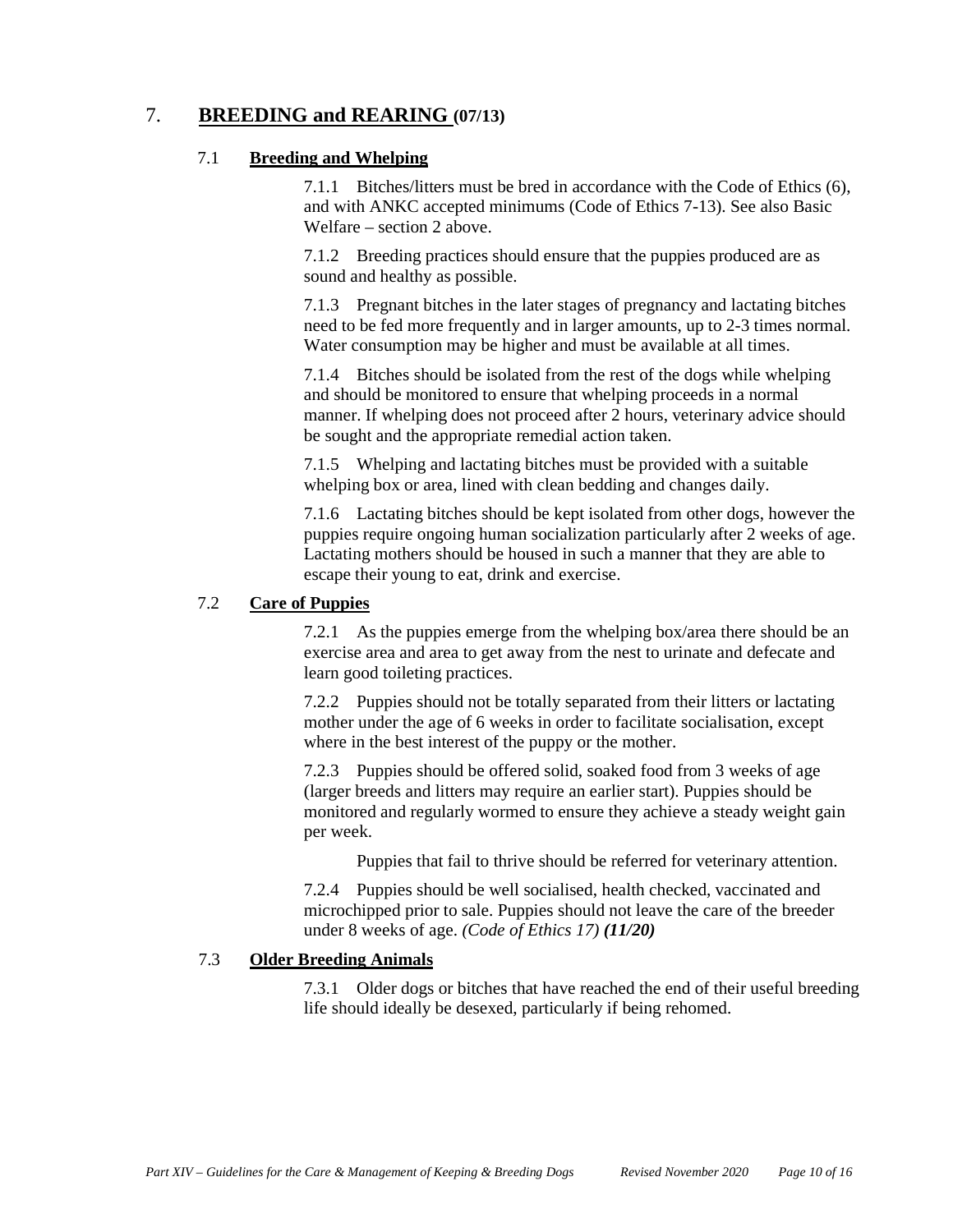# 8. **HEALTH CARE**

#### 8.1 **Disease Prevention**

8.1.1 For both resident dogs and dogs held short-term for breeding, vaccination against distemper, hepatitis and parvovirus (C3) is required as per the current international vaccination protocols (C3 vaccinations at 6-8 weeks, 12-14 weeks and 16-18 weeks of age. Revaccinate at 12-15 months and then every 3- 4 years thereafter.) **(07/13)**

Vaccination against kennel cough is recommended, particularly for kennel or multiple dog situations. **(07/13)**

- 8.1.2 Programs for the regular treatment of gastrointestinal worms must be in place and in accordance with veterinary advice. **(07/13)**
- 8.1.3 Programs for heartworm prevention in dogs should be in place, where appropriate, and in accordance with veterinary advice.
- 8.1.4 A program for the control of fleas and other local external parasites, both on the dogs and in the environment must be in place. **(07/13)**

#### **8.2 Health Checks**

8.2.1 Each dog shall be checked at least once daily to monitor its health and comfort.

8.2.2 The person checking the dogs and puppies should note whether each dog or puppy:

- is eating
- is drinking
- is defecating
- is urinating
- is behaving normally
- is of normal appearance
- is able to move about freely
- has a normal coat
- is not showing any obvious signs of illness or disease **(07/13)**

8.2.3 Any changes in health status should be reported promptly to the person in charge.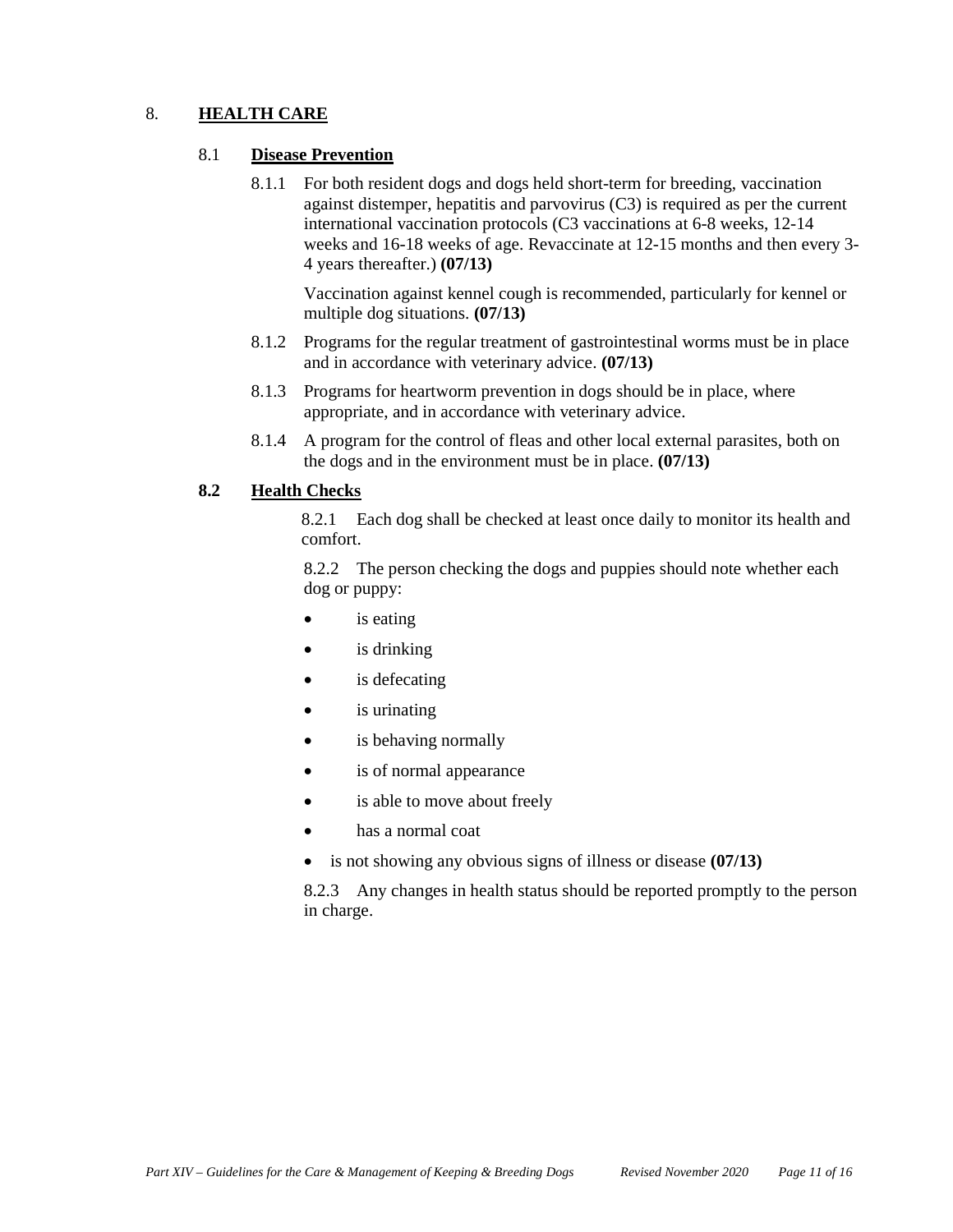# **8.3 Veterinary Attention**

- 8.3.1 The person in charge should establish liaison with a veterinary surgeon who is able to attend to any dog or puppy in his or her care. This response should be rapid particularly during a whelping or perceived emergency situation. **(07/13)**
- 8.3.2 Veterinary attention must be sought for any dog/puppy showing one or more of the following conditions:
	- runny nose;
	- runny, discharging or inflamed eyes
	- repeated sneezing
	- $\bullet$  coughing
	- vomiting
	- severe diarrhoea, especially if bloodstained
	- lameness
	- inability to stand or walk
		- bleeding or swelling of body parts (other than the vulva of bitches on heat)
	- weight loss (particularly if severe or sudden)
	- inappetence (lack of appetite);
	- apparent pain
	- fits or staggering
	- bloating of abdomen
	- inability to urinate or defecate
	- dystocia (difficulty during whelping)

#### 8.3.3 **Humane Euthanasia (07/13)**

If despite medical treatment and care, a sick dog fails to improve in health and is deemed to be suffering by a veterinary surgeon, the dog should be humanely euthanaised by a veterinarian.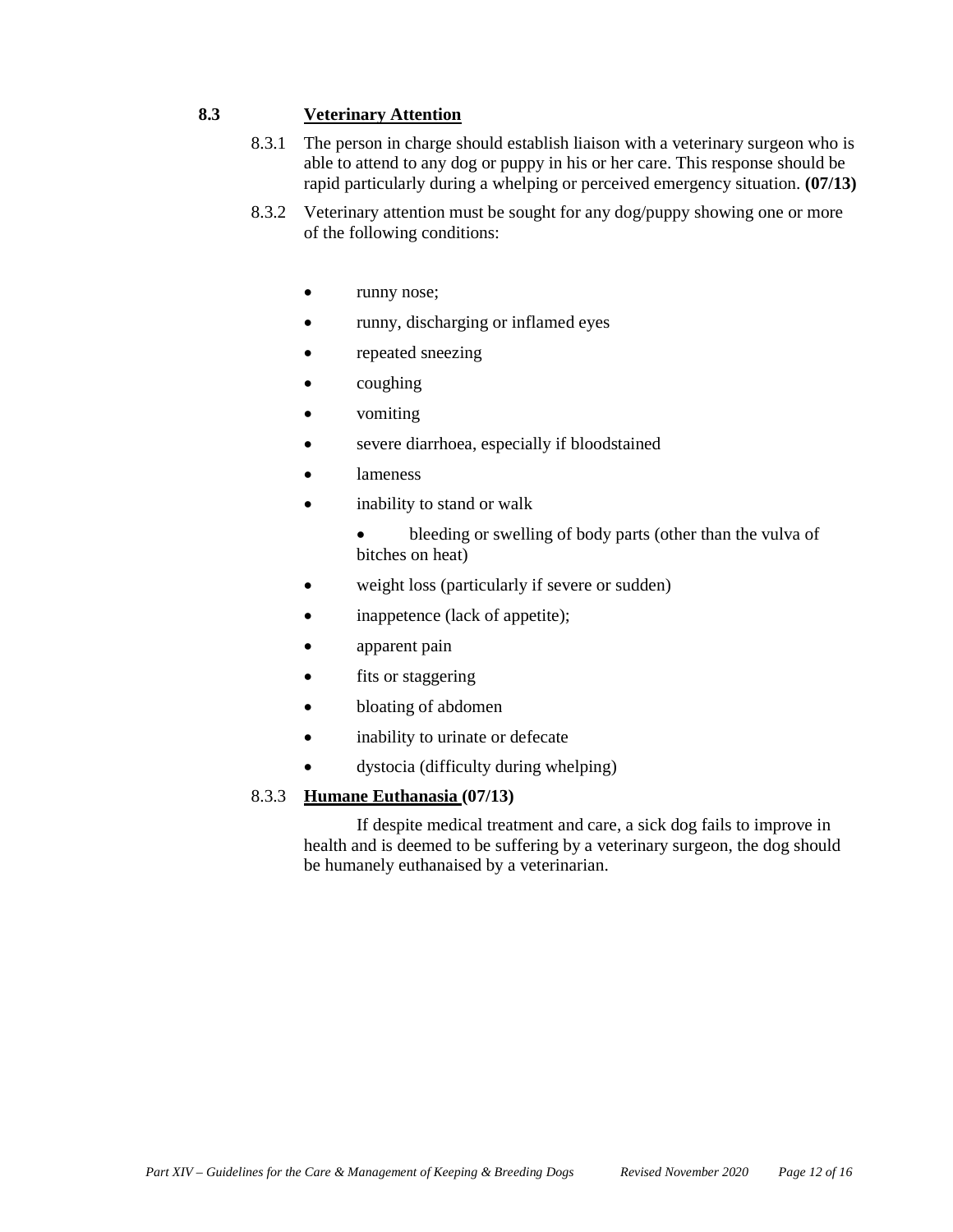## 9. **DIET**

- 9.1 **Food**
	- 9.1.1 Dogs and puppies must receive an appropriate, uncontaminated and nutritionally balanced diet according to the accepted requirements for the breed and age. The food should be in sufficient quantity and of appropriate composition and amount in order to maintain: **(07/13)**
		- normal growth and weight of puppies **(07/13)**
		- normal weight of adult dogs at different ages **(07/13)**
		- the requirements for pregnancy and lactation.
		- the requirements for heavy work or extreme conditions **(07/13)**
	- 9.1.2 A variety of foods including dry food, canned food, fresh meat and fish, should be supplied.
	- 9.1.3 Pregnant and lactating bitches require approximately twice the amount of food required normally. Bitches feeding larger litters may require up to 3 x normal amounts. **(07/13)**
	- 9.1.4 Pregnant and lactating bitches should be fed 2- 3 times daily.
	- 9.1.5 Puppies from 3-6 weeks of age should be fed 3-4 times daily.
	- 9.1.6 Puppies between 6-12 weeks of age should be feed 2-3 times daily.
	- 9.1.7 Puppies between 12 weeks and 8 months of age should be fed 1-2 times daily.
	- 9.1.8 Older dogs should be fed daily with due consideration of their desired end body weight, unless required to be fed more frequently due to medical conditions. **(07/13)**

#### 9.2. **Food Preparation and Care**

- 9.2.1 Food should be prepared hygienically and stored appropriately, ie, dry food kept in a rodent-free place and fresh meat kept refrigerated.
- 9.2.2 Food dishes should be preferably non-chewable and non-spillable. They must be readily accessible and cleaned at least daily.
- 9.2.3 Uneaten, stale food should be removed and disposed of promptly so that it does not spoil or attract vermin.

#### 9.3 **Water**

Adequate amounts of clean fresh water must be available at all times. **(07/13)**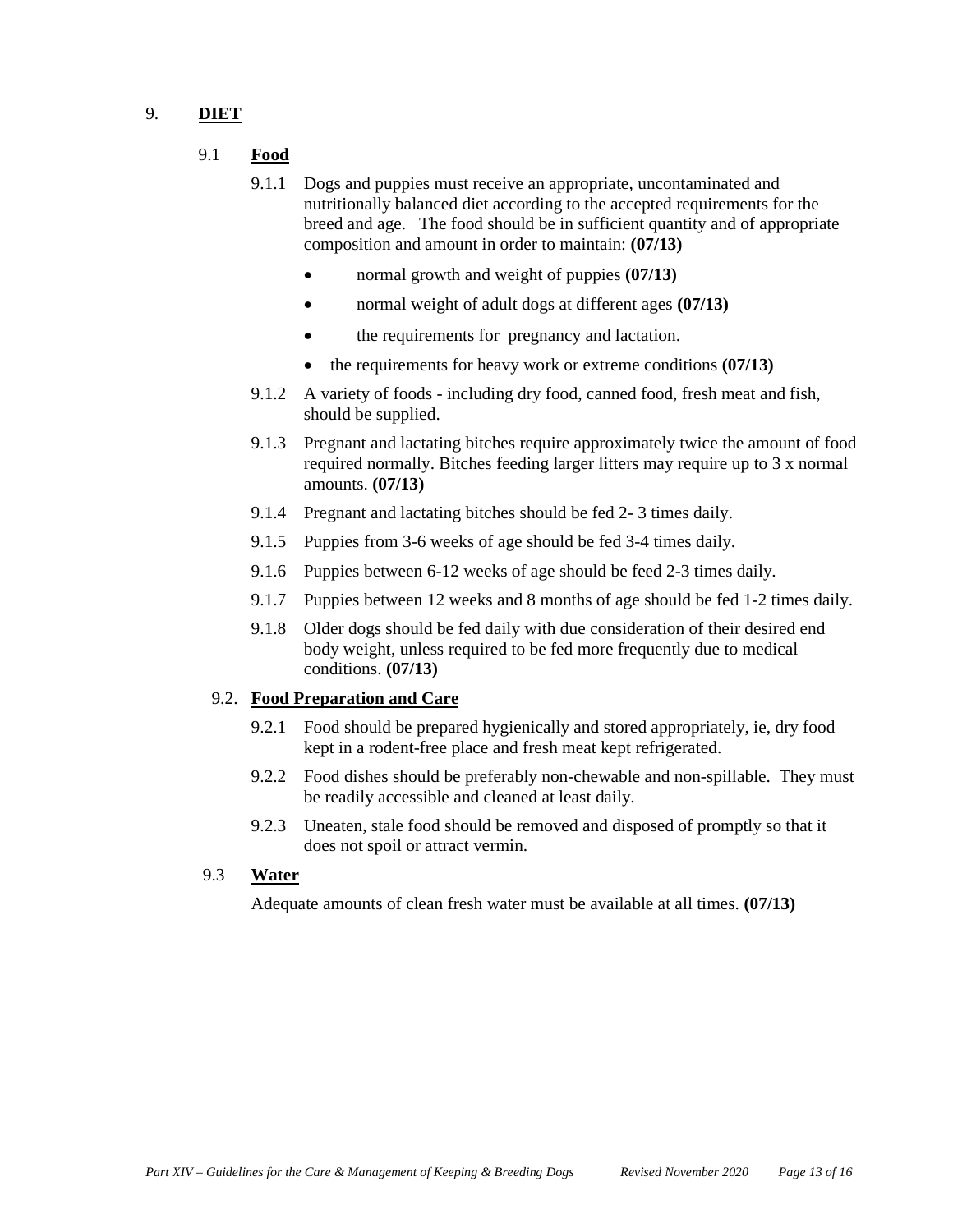#### 10. **EXERCISE**

- 10.1 All dogs regardless of where or how they are housed, must have the opportunity for exercise to: **(07/13)**
	- 10.1.1 allow them to urinate and defecate.
	- 10.1.2 give them contact with humans and, if appropriate, with other dogs.
	- 10.1.3 allow them to be checked over.
	- 10.1.4 let them stretch their limbs.

Dogs should be exercised sufficiently to maintain their health and fitness.

- 10.2 Exercise can be provided by:
	- 10.2.1 allowing dogs access to an exercise area for a minimum of 30 minutes twice daily and/or
	- 10.2.2 walking dogs on a lead for a minimum of 15 minutes twice daily
- 10.3 Amount of exercise **(07/13)**
	- 10.3.1 Dogs should be exercised with due concern to their age, health, physical condition and the ambient temperature at the time.
	- 10.3.2 Dogs should only have limited exercise in very hot conditions.

Avoid exercising dogs in the hottest part of the day.

- 10.3.3 Brachycephalic dogs breeds require more care and attention in hot weather.
- 10.3.4 Very active or old dogs may require more or less exercise than specified.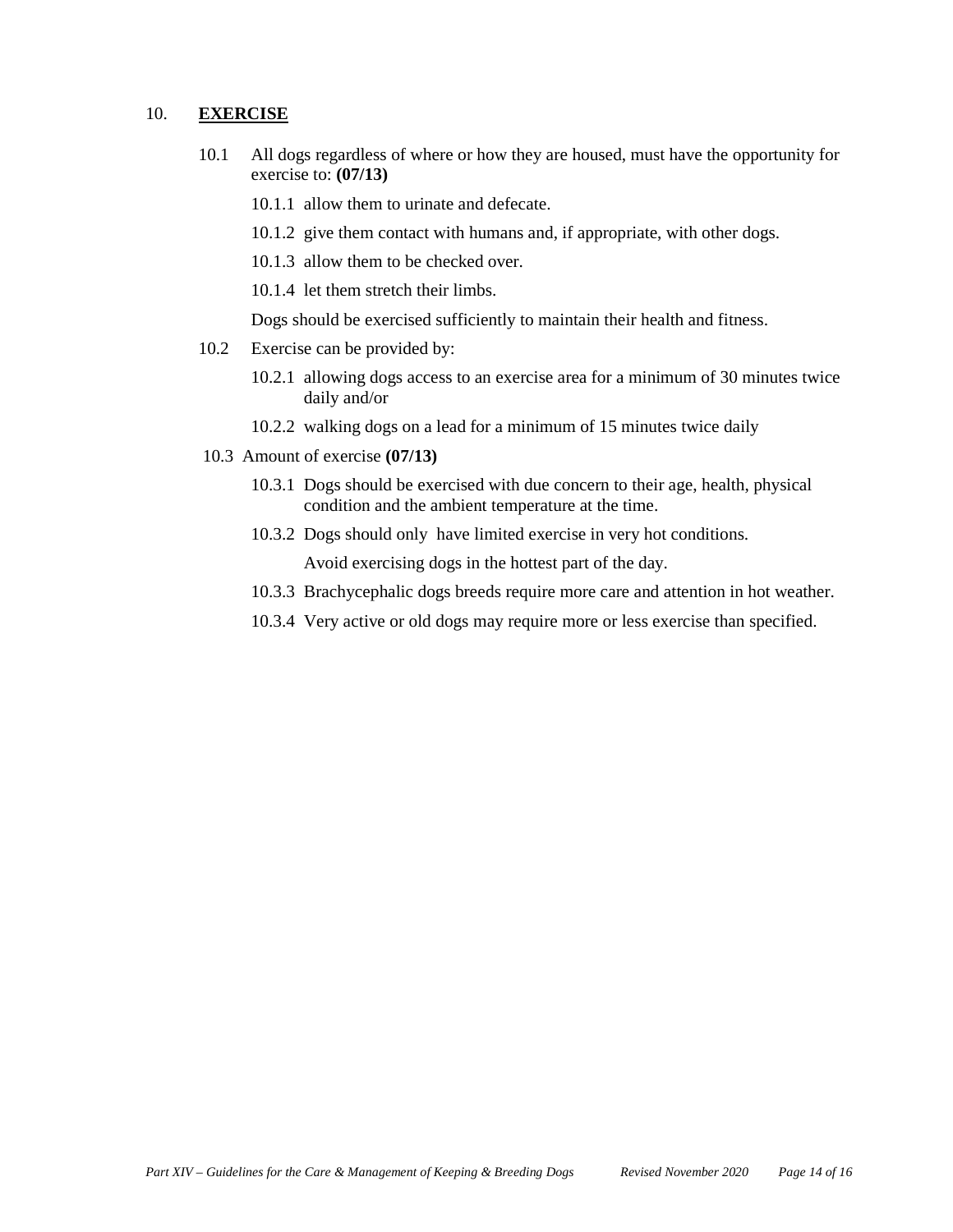# 11. **TRANSPORT**

- 11.1 Dogs should be transported in the shortest practicable time. They should not be left in parked vehicles in the sun or in hot weather unless adequate ventilation and shade is provided.
- 11.2 Any vehicle (including trailers) especially designed or regularly used for transporting animals should:
	- protect dogs or puppies from injury
	- have non-slip floors. Direct contact with metal flooring is to be avoided.
	- provide easy access and operator safety
	- protect against extremes of temperature
	- protect against unauthorised release of animals
	- be easy to clean and disinfect
	- must provide adequate light and natural ventilation
- 11.3 All dogs or puppies sold should be boxed, crated or otherwise suitably restrained to ensure their security and protection if sent to the new owner. **(07/13)**
- 11.4 Food and water should be provided as required during long periods of transport. On long road trips, adequate stops should be made to allow dogs the opportunity to exercise, eat, drink, urinate and defecate where appropriate and for the enclosures to be cleaned where necessary. **(07/13)**
- 11.5 Containers should be strong enough to withstand stacking and general handling and constructed to provide adequate ventilation and light, with consideration to the climatic conditions prevailing at the time (heat, cold etc) and the size and breed of the dog being transported. Brachycephalic breeds need proportionally larger areas than other breeds for free flow of air. **(07/13)**
- 11.6 The consignor and consignee should confirm departure and arrival time of dogs/puppies with the carrier. In the event of delays or cancellations it is the responsibility of the carrier to ensure the welfare of animals in transit.
- 11.7 Containers in which dogs/puppies are transported must be clearly labelled with the time and date of departure, name and address of the consignor and consignee and phone numbers for contacting them.
- 11.8 Transport by air should be in accordance with IATA guidelines.